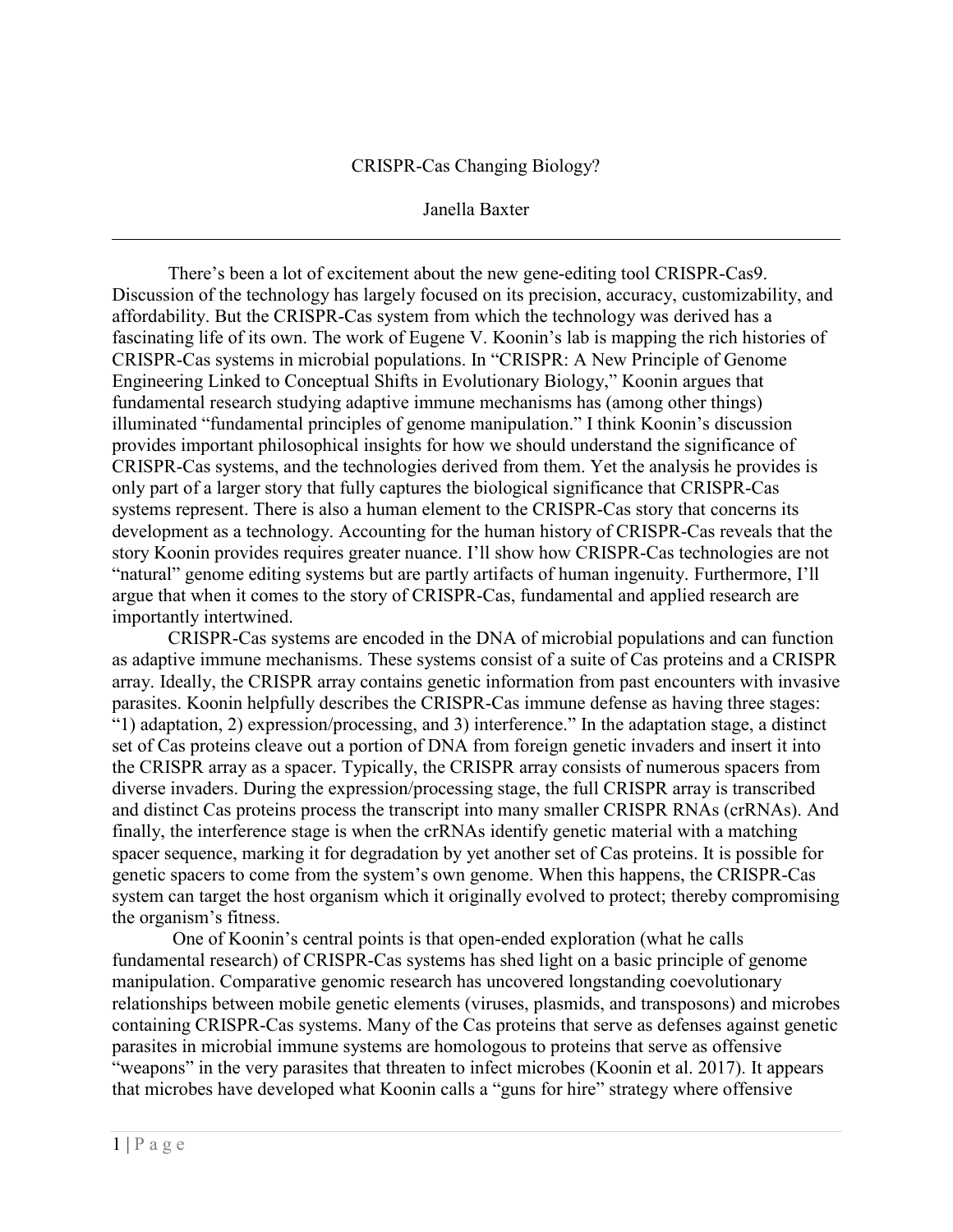functional modules employed by infectious pathogens are recruited and exapted to serve as part of a host's immune defense. Many of the functional modules that have been incorporated into CRISPR-Cas systems help make it an effective immune defense by enabling the precise rearrangement of genomic information. According to Koonin, this is what makes CRISPR-Cas a "naturally evolved genome editing toolkit." The "guns for hire" strategy is not unique to the immune mechanisms of microbes, however. The author argues that many molecular mechanisms distinctive for their ability to precisely target and rearrange genomic information – such as, toxin-antitoxin systems, restriction-modification modules, piRNA machinery, etc. – are evolutionarily linked to mobile genetic elements in prokaryotes and eukaryotes.

Appreciation of CRISPR-Cas' evolutionary significance is certainly indispensable for understanding how it has become an effective genome editing mechanism; however, our understanding of the CRISPR-Cas *technology* requires a bit more nuance. Most molecular technologies were, at one point in scientific history, components of naturally evolved systems. Prior to becoming a technology, biologists modify naturally evolved components to engineer a product that helps meet human needs. This very much describes the applied research programs that made CRISPR-Cas9 into the gene editing tool. When it comes to gene-editing, biologists value improved observational abilities, greater control, and more precise ways to intervene on a wide range of living systems. Many of the modifications done to CRISPR-Cas systems are attempts to make progress towards these goals. When developers of the CRISPR-Cas9 technology adapted the Cas9 protein to carry a signal that ensures its transport into the nucleus of eukaryotic cells, biologists expanded what was biologically possible for CRISPR-Cas9. Now CRISPR-Cas9 can operate in organisms beyond the microbial populations in which it evolved (Cong et al. 2013). A host of further modifications have simplified the mechanism and improved its accuracy (Jinek et al. 2012). Some of the capacities that CRISPR-Cas technologies now possess are abilities that the naturally evolved systems were unlikely to develop independently of human intervention. Thus, the CRISPR-Cas9 system used by researchers in the lab is not a "naturally evolved genome editing toolkit." Instead it is, in part, an artifact of human ingenuity.

The applied research programs that develop and use CRISPR-Cas technologies have the potential for advancing our knowledge of living organisms in at least two ways. First, it is common for researchers to discover new things about the naturally evolved mechanism from which a technology is derived. Indeed, this has already happened for the CRISPR-Cas9 technology. Efforts to expand and enhance the capabilities of the Cas9 nuclease resulted in discovery of critical amino acid substitutions that enhance its activities (Kleinstiver et al. 2015). This knowledge has been used in conjunction with protein imaging techniques to enrich models of Cas9's structure and function. Second, advancements in technology can make the study of complex biological systems more tractable. CRISPR-Cas9 has made the study of gene function(s) in living organisms by means of knockout studies a more affordable and facile experimental approach (Doench 2018). Technologies often expand what is biologically possible in laboratory settings. In doing so, they unlock new research avenues – even avenues in fundamental research – by making previously unobservable phenomena available for study.

As Koonin acknowledges, there is disproportionate institutional support for applied research programs. Increasingly, funding for fundamental research that engages in open-ended exploration is lost to applied research that holds promise for future commercial products. The multimillion dollar industry that sells and develops CRISPR-Cas technologies is an illustrative example of applied research receiving considerable amounts of funding. To add insult to injury, it is largely the applied side of CRISPR-Cas research that has captured the attention and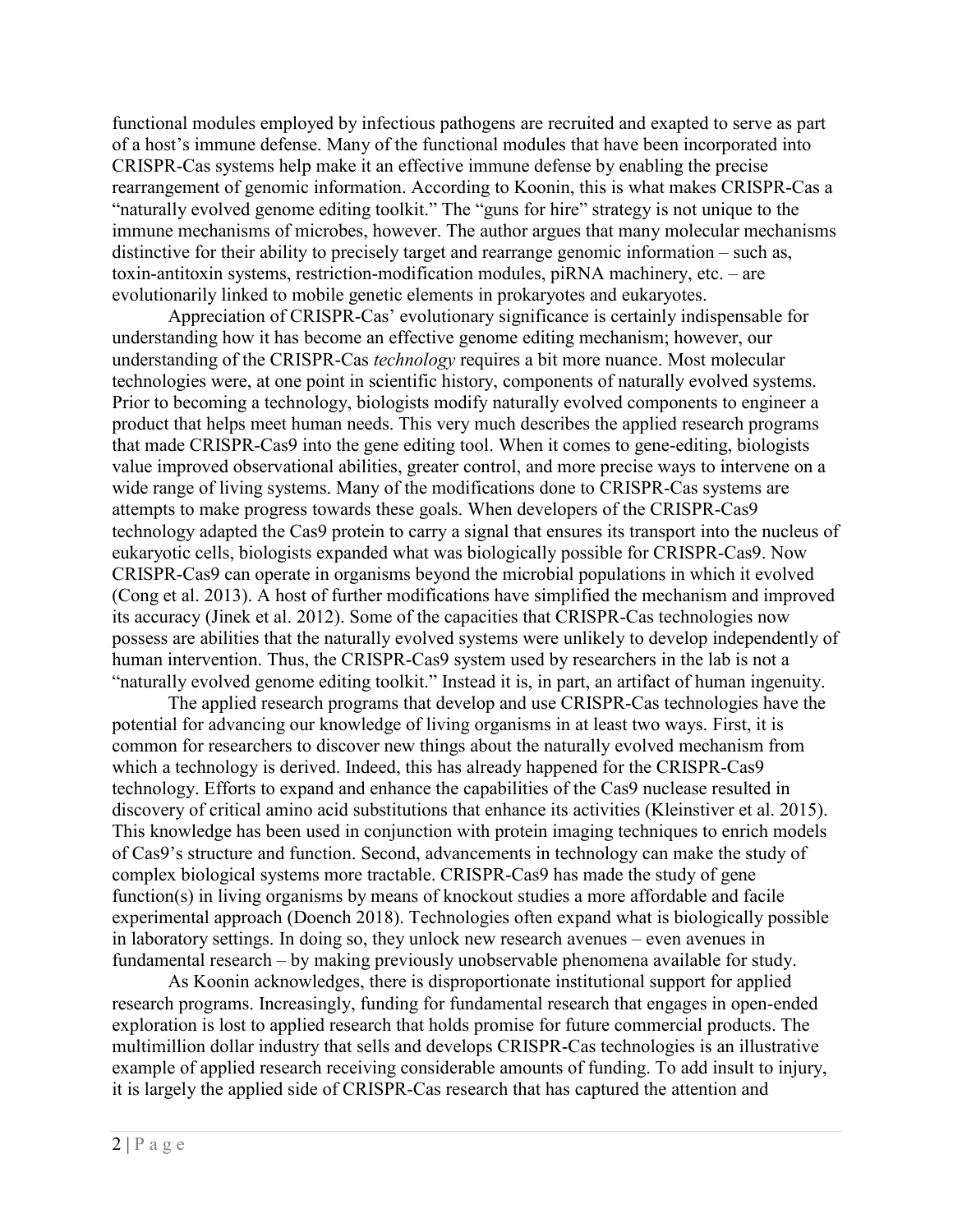imagination of many scientists, journalists, and science fiction writers. (There's even a popular action film entitled "Rampage" featuring CRISPR-Cas9 technology as a major plot device!) Yet as Koonin points out, the CRISPR-Cas9 technology was only possible with the aid of fundamental research.

One can acknowledge the problems of lopsided support for applied research and still appreciate that the story of CRISPR is not "primarily about research into fundamental biological mechanisms." When it comes to CRISPR-Cas, fundamental and applied research are intertwined. The products of applied research often make fundamental research possible and fundamental research is often crucial for applied research to generate new products. The restriction enzymes and genome sequencing techniques that aided in open-ended exploration of the CRISPR-Cas system are, in part, technological products of applied research programs (Lander 2016). And, as Koonin has illustrated, fundamental research in the biological sciences has been crucial for identifying a host of naturally evolved components – like CRISPR-Cas, green fluorescent protein, RNAi, restriction enzymes, and more – whose capabilities are amenable to use and development as experimental tools. There may be good reasons for distinguishing between fundamental and applied research; however, their inherent entanglement means that both are crucial for our understanding of scientific and technological progress.

Biological technologies are philosophically interesting because of how they're made and what they make possible. The molecular tools of biology often require feats of human ingenuity to transform naturally evolved components into partially artificial products. The products of this type of research program are often necessary for the success of fundamental research programs. Furthermore, the making of molecular tools also generates new insights into the naturally evolved component(s) from which the technology is derived. This means that an adequate understanding of a biological technology requires an appreciation of both the component's natural and engineered history. The CRISPR-Cas technologies are no exception.

## References

Cong L., F. Ran, D. Cox, S. Lin, R. Barretto, N. Habib, P. Hsu, X. Wu, W. Jiang, L. Marraffini, F. Zhang. 2013. "Multiplex Genome Engineering Using CRISPR/Cas Systems." *Science*, 339(6121): 819-823.

Doench J. 2018. "Am I Ready for CRISPR? A User's Guide to Genetic Screens." *Nature Reviews*, volume 19.

Jinek M., K. Chylinski, I. Fonfara, M. Hauer, J. Doudna, E. Charpentier. 2012. "A Programmable Dual-RNA-Guide DNA Endonuclease in Adaptive Bacterial Immunity." *Science*, vol. 337.

Kleinstiver B., M. Prew, S. Tsai, V. Topkar, N. Nguyen, Z. Zheng, A. Gonzales, Z. Li, R. Peterson, J. Yeh, M. Aryee, K. Joung. "Engineered CRISPR-Cas9 Nucleases with Altered PAM Specificities." *Nature*, Vol. 523.

Koonin E. Forthcoming. "CRISPR: A New Principle of Genome Engineering Linked to Conceptual Shifts in Evolutionary Biology." *Biology and Philosophy*.